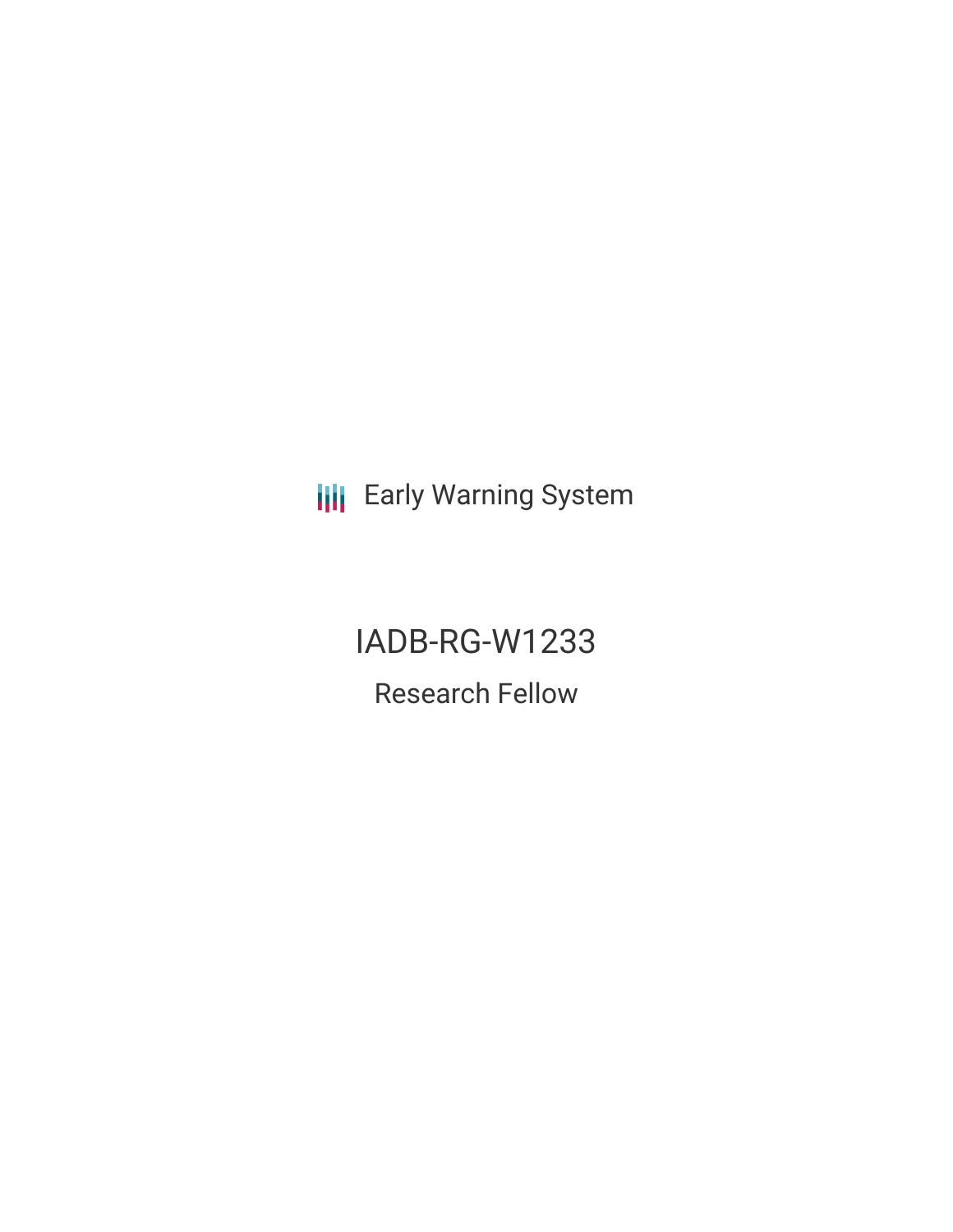

## **Quick Facts**

| <b>Financial Institutions</b>  | Inter-American Development Bank (IADB) |
|--------------------------------|----------------------------------------|
| <b>Status</b>                  | Active                                 |
| <b>Bank Risk Rating</b>        |                                        |
| <b>Voting Date</b>             | 2017-02-23                             |
| <b>Investment Amount (USD)</b> | $$0.07$ million                        |
| <b>Project Cost (USD)</b>      | $$0.07$ million                        |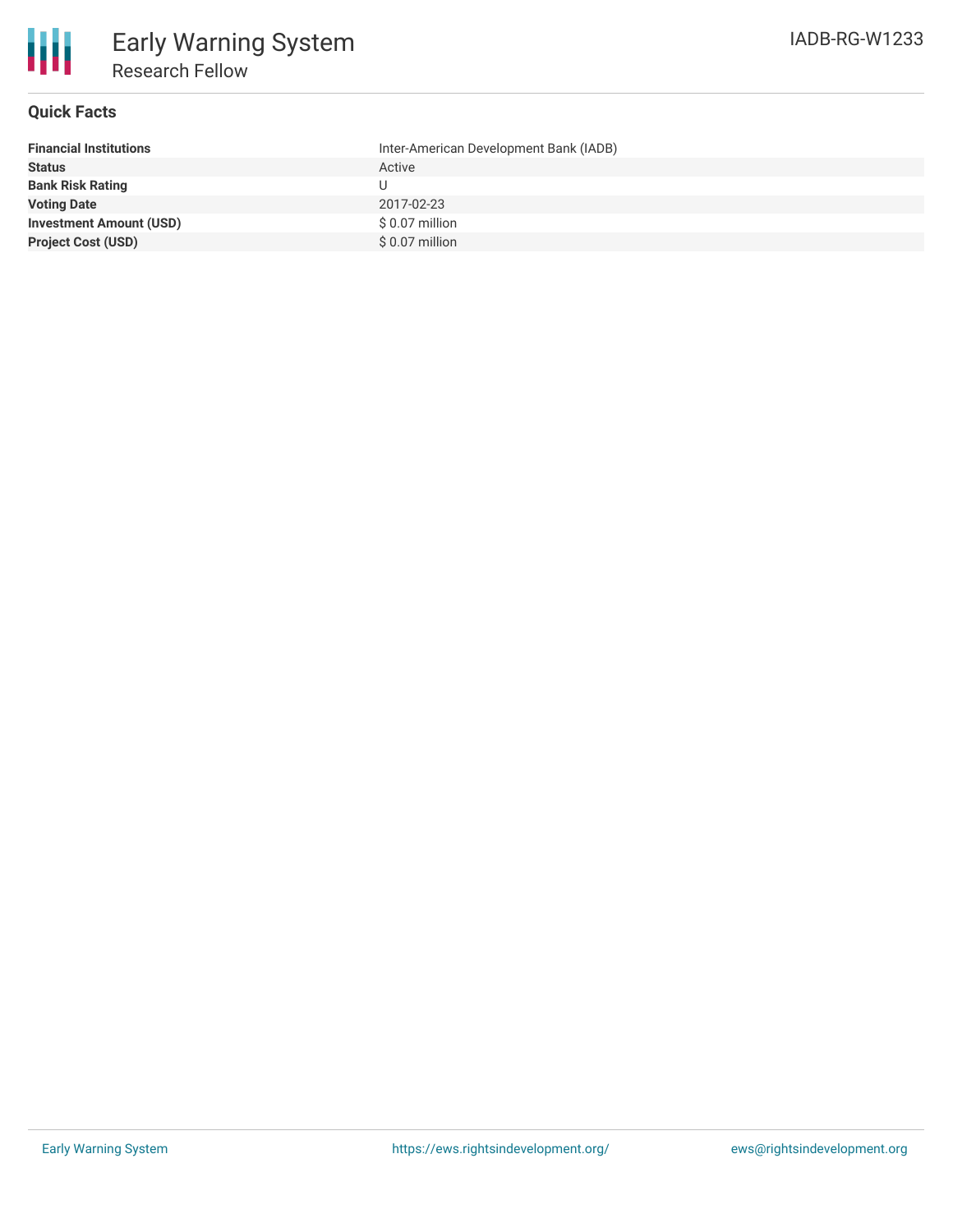

## **Project Description**

None provided at the time of disclosure.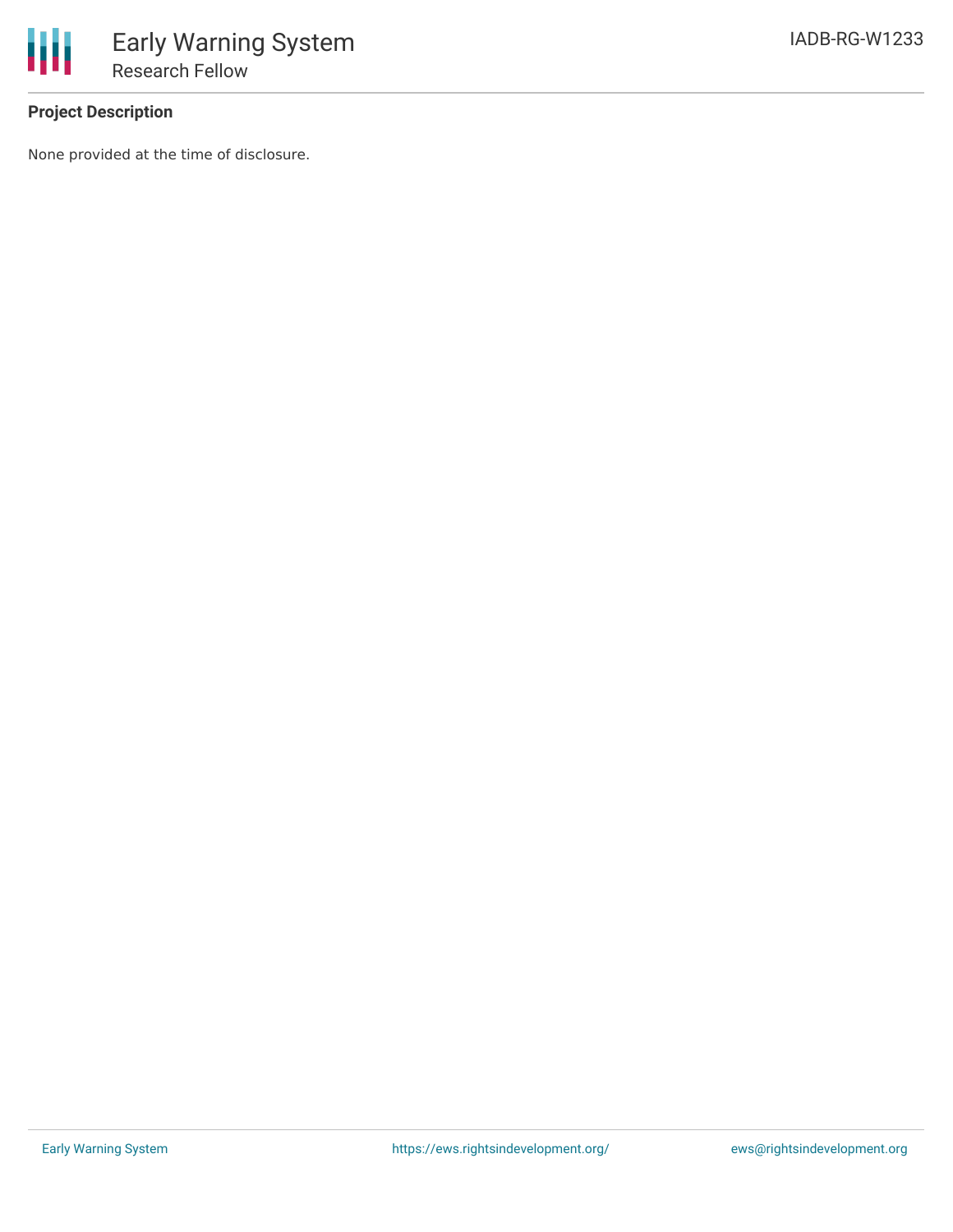• Inter-American Development Bank (IADB)